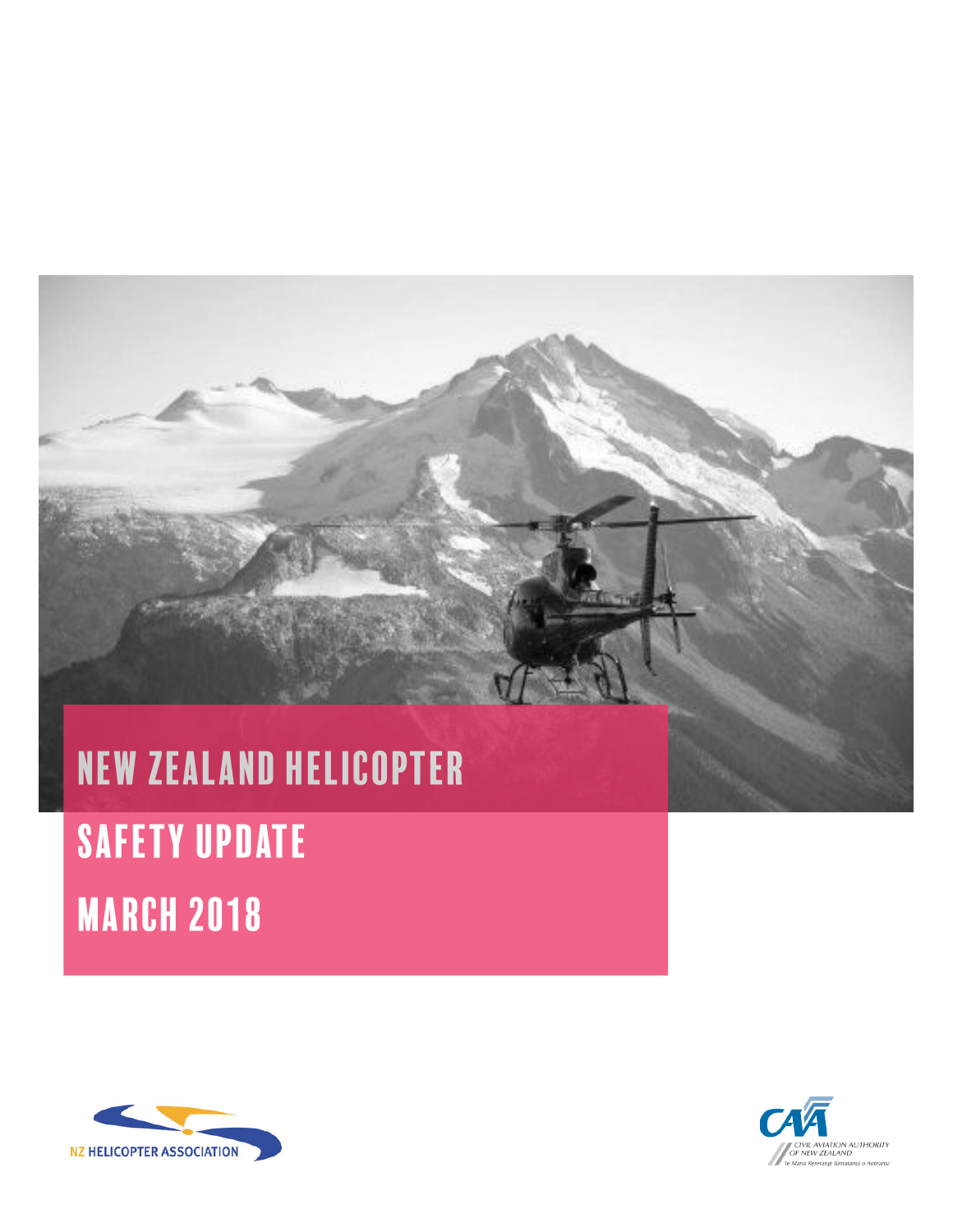# introduction

This is a further update on activity and safety performance in the helicopter sector, with activity and accident rate information current to the end of 2017. If you have questions or comments about the information then please contact me at [Joe.Dewar@caa.govt.nz](mailto:Joe.Dewar%40caa.govt.nz?subject=NZ%20AAA%20Update).

### activity trends - helicopters

It is still early days for all of the 2017 activity data to be entered into the CAA database, but at this stage it looks like another exceptionally busy year in the commercial sector. Based on an estimation formula I have used for some missing fourth quarter data, the total helicopter hours flown in 2017 was 226,511 hours, a significant increase over the 2016 total. As more data are entered this number will reduce, but it is clear at this stage that 2017 was another record year for activity levels. The following charts below show the current estimated hours by sector:





The current data indicate a total of 111,999 hours on air transport operations and 78,800 on agricultural operations.



### Annual Agricultural Hours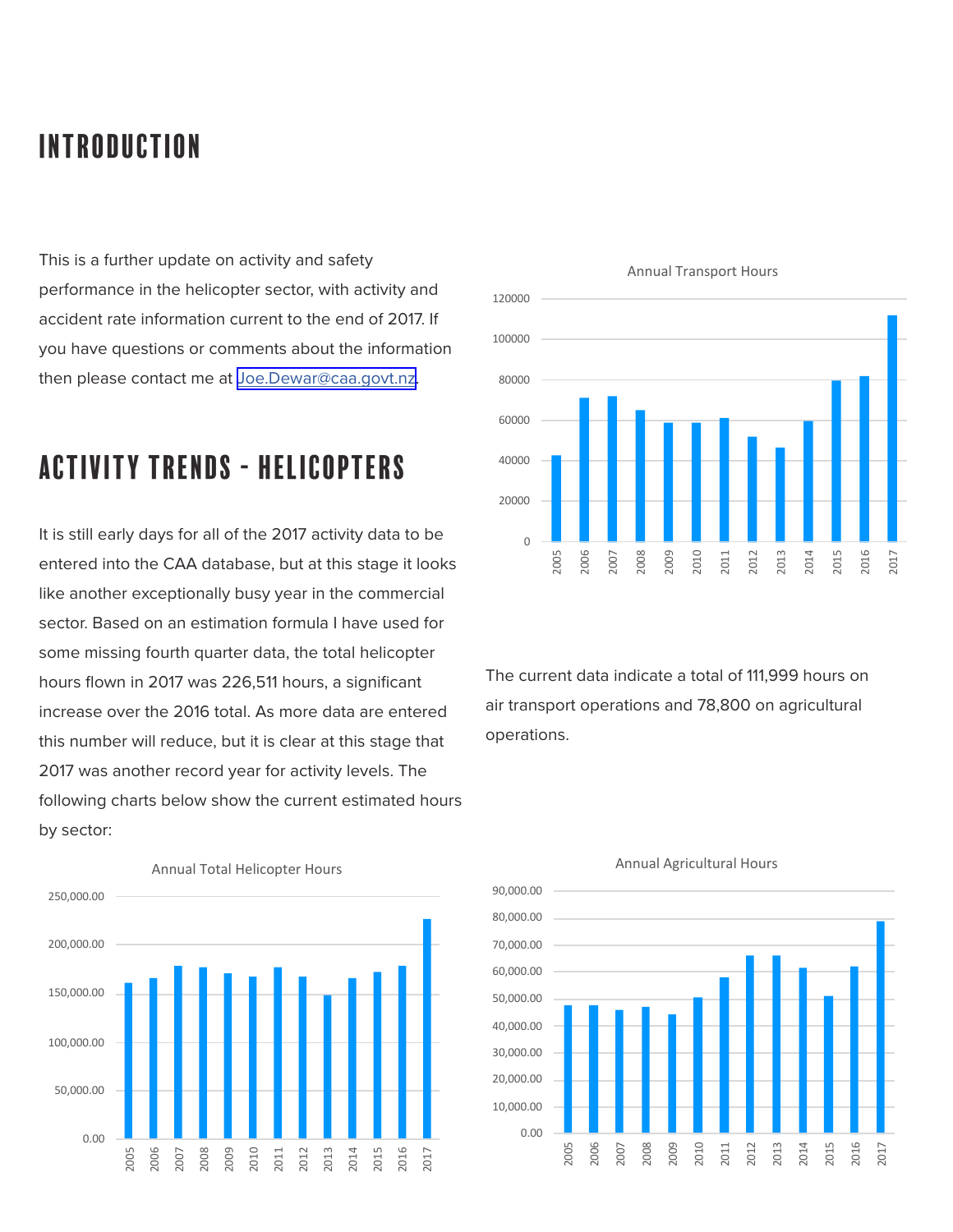

Annual Other Commercial Hours



The total hours for other commercial operations in 2017 sits at 20,930. Training activity continues to decline, with 4,815 hours in 2017.

There were 9,963 private hours in 2017. Transport flying accounted for 50% of total hours in 2017, followed by agricultural flying with 35%.



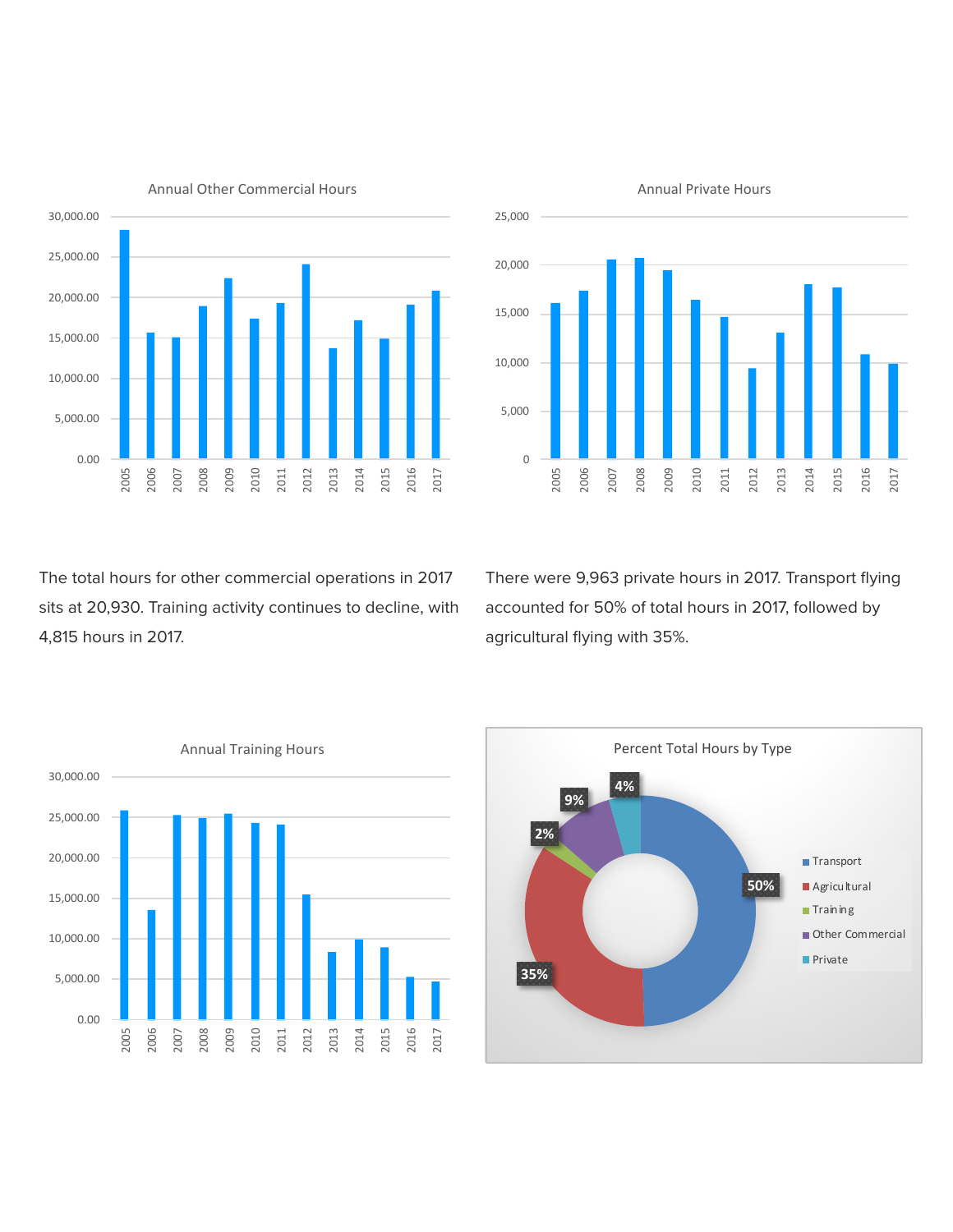# accident rates - helicopters

The overall New Zealand helicopter acident rate continues to decline, and at the end of 2017 it sits at 7.61 accidents per 100,000 hours. The fatal rate also follows this downward trend, currently sitting at 1.21 per 100,000 hours. As the subsequent charts demonstrate however, some sectors are not enjoying declining rates, namely flight training and other commercial work.





The transport accident rate sits at 2.55 per 100,000 hours while for agricultural operations it is at 5.74 per 100,000 hours.



3-Yearly Fatal Accidents per 100,000 Hours



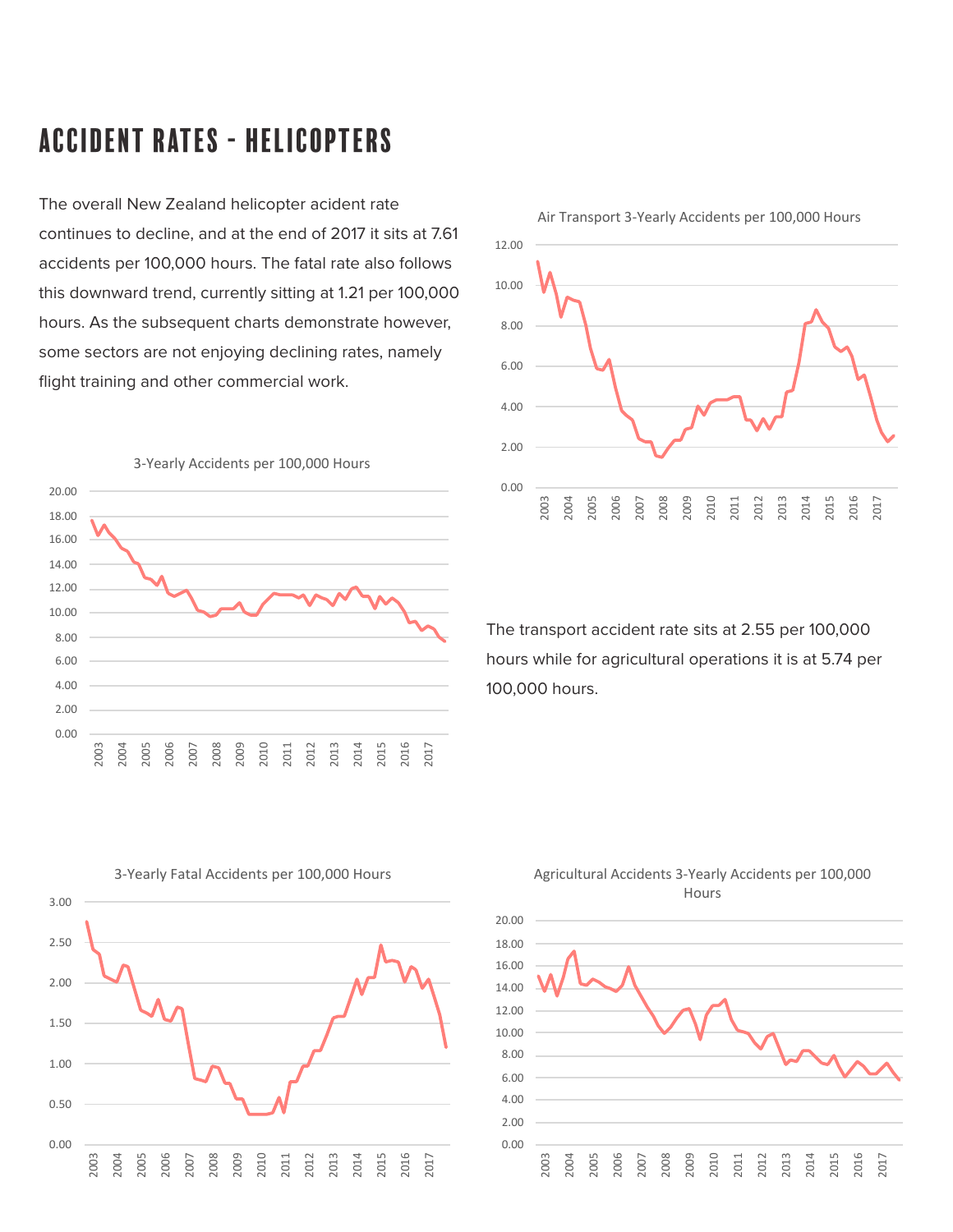

#### Other Commercial Accidents 3-Yearly Accidents per 100,000 Hours



In other commercial operations the accident rate is 19.99 per 100,000 hours, in training operations it is 36.67 per 100,000 hours, and in private operations it is 20.76 per 100,000 hours.



# Training Accidents 3-Yearly Accidents per 100,000

### flight training & Other Commercial accidents

The accident rates in the flight training and other commercial sectors are obviously a cause for concern. A key feature of the 2017 other commercial accidents was that they occurred on external load operations: there were four in the first quarter of 2017. We promulgated advisory material about external load work in the [October 2017 update,](https://www.aia.org.nz/Divisions/rotor.co.nz/Safety+Bulletins.html) with the hope that operators would revisit their SOP's around this. In particular we emphasised that work with short strops, external load jobs at low level, and airspeed limitations on external load ops need careful attention from all operators engaging in this work. The fatal accident during the Port Hills fire fighting mission in 2017 is a salient reminder of external load risks. Several of the other accidents that occurred could also easily have been fatal. The flight training accident rate presents a more complex picture. For starters, far fewer helicopter training hours are being flown in New Zealand, a trend that is also reflected in the significant reduction in PPL and CPL helicopter licences being issued year-to-year. When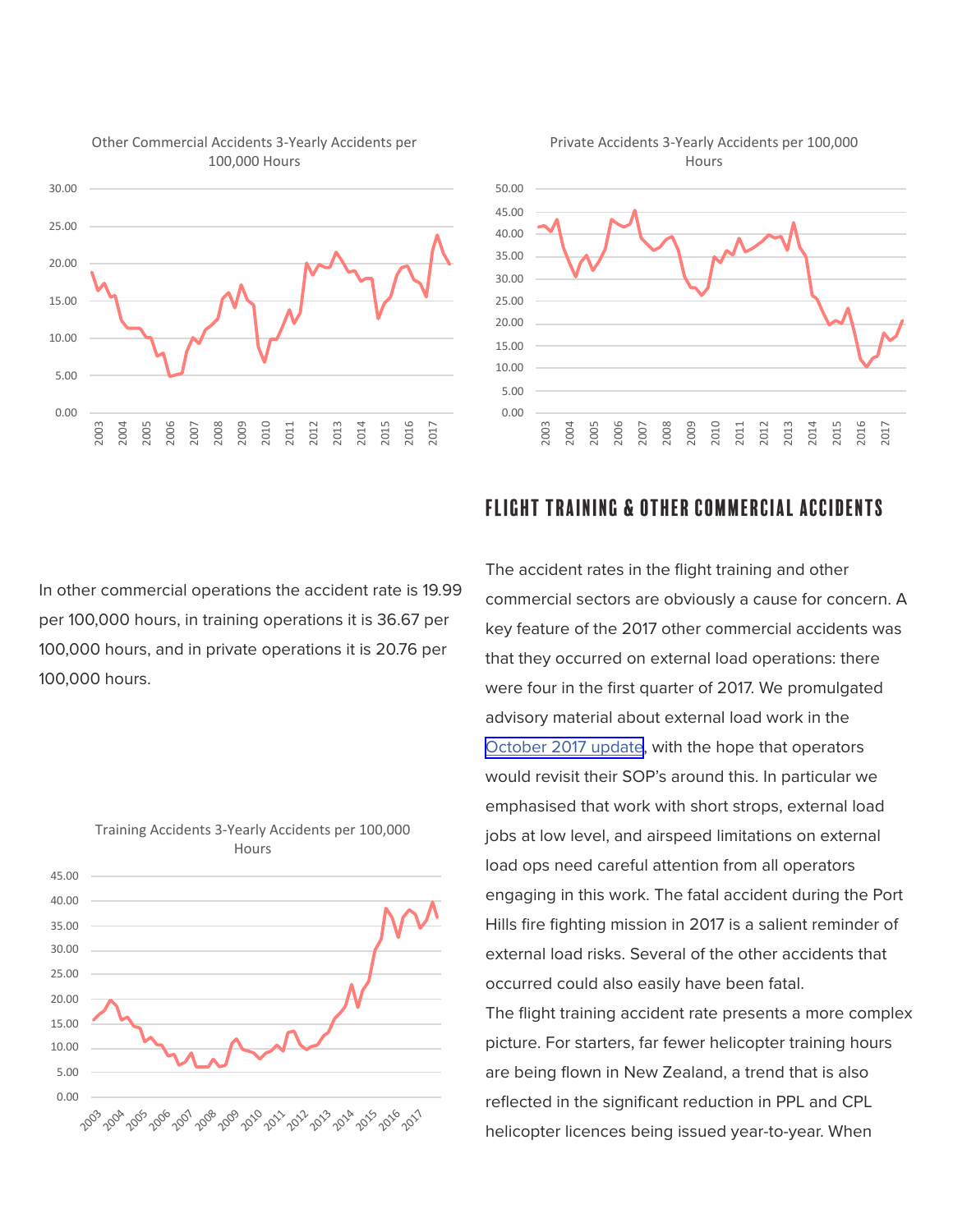fewer hours are being flown, rates will inflate accordingly. Still, this doesn't mask the fact that there might be a problem. The table below shows total data for the main training models from 2014 to 2017:

| Model      | <b>Training Hours</b> | Training<br>Accidents | Rate per 10,000<br>Hours |
|------------|-----------------------|-----------------------|--------------------------|
| R22        | 11767.9               |                       | 0.00                     |
| Hughes 300 | 3304.5                |                       | 3.03                     |
| Cabri G2   | 4493.6                |                       | 8.90                     |

Investigating the Cabri's overall (across all flight types) rate against these two comparable models also shows a higher trend over time.



### 2017 accident details

There were 14 accidents in 2017, two of which were fatal. Four occurred on external load operations, three on agricultural, three on private, two on transport, and one each on training and venison recovery operations.



Collision/strike - wire

During the first spray run in a new treatment area, the aircraft contacted twin wires at the Eastern end of the spray area, resulting in damage to the machine. The wires, one of two sets over the spray block, had been noted in the safety briefing before commencing the operation. The pilot reported that on entering the new spray area he identified one of the two sets prior to making the first spray run. He believed the second set ran down a ridge line farther to the East of his present position. The wire was slung low over a gully with approximately 150 metres between the poles. They blended into the terrain.

On impact the wires damaged the bubble of the machine and became wrapped around the mirror mounted at the front of the aircraft causing it to become entrapped. Because of the roughness of the terrain below the pilot was unable to land the helicopter, so backed off the wire until the entangled mirror and nosepiece broke off. He then landed and shutdown.

The operator undertook a thorough investigation and identified the following factors that contributed to the occurrence:

1. Decision-making: visible contact with both wires should have been confirmed before commencing spraying in the area;

2. Situational awareness: pilot believed the second set of wires to be one ridge further off the end of the spray run than they were.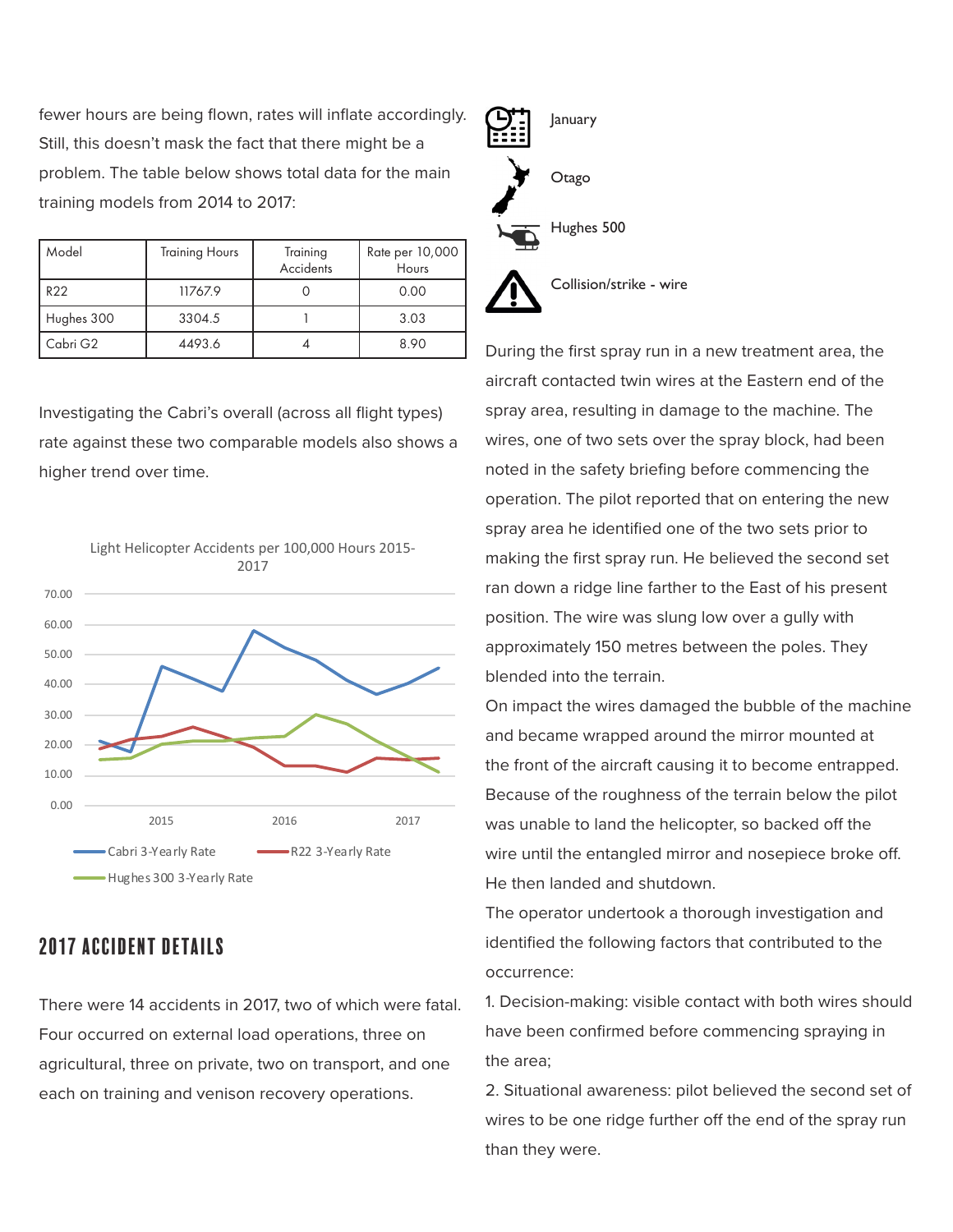3. Flat light conditions and the span-length of the lowstrung wire were also noted as environmental factors. The investigation noted that situation awareness could have been improved by drawing a plan of the treatment area and having the operator identify the hazards, and stressed that hazards should always be checked and positively identified at every treatment area prior to spraying.



The helicopter was engaged on an operation laying out fenceline posts when they noticed the load line slip and witnessed the centre post spill out. The pilot lowered collective and pulled speed back in an attempt to put the load on the ground and secure it, however the remaining posts began to fall away. The pilot elected to jetisson the load. When he did he felt a sudden bang and realized that tail rotor authority had been lost when the empty strop flicked up and wrapped around the tail rotor pitch links. The pilot attempted a run on landing but lost control and collided with terrain. The pilot was not injured but the helicopter was destroyed.

Following the accident the operator created a requirement for pilots conducting external load operations to be briefed by a pilot that had attended a load rigging course. Further controls were implemented in company lifting procedures including strop selection, rigging, and personal protective equipment use. Refresher training on external load rigging and lifting was carried out.



Loss of control - performance management

The helicopter was engaged on a spraying operation on a 30ha L-shaped block. A climb was required to reach the top of the block so the pilot down loaded the helicopter to ensure sufficient performance would be available to reach the top.

The up-and-down portion of the block was nearly completed when the pilot went to finish an area of the northern boundary. This involved a right hand descending turn into an uphill run. The pilot estimated there was close to 200 litres on board and he was at about 2000 feet.

Coming out of the turn a rate of sink developed which the pilot sought to counter by reducing collective resulting in a loss of RPM. The load was jettisoned immediately and an attempt made to fly forward out of trouble, however it was clear that there was insufficient height and power to recover. The pilot picked a spot ahead and attempted to run on, the helicopter ran 10-20 metres up the hill but rolled off a bank before coming to a complete stop. It rolled several times and stopped against a tree. The pilot was uninjured. The operator's investigation report identified complacency as the principle cause of the accident, as the pilot didn't properly consider the effect of the prevailing temperature and altitude on the aircraft's performance. The report noted also that the pilot was thinking about returning home at the time and was flying 'as if the job was already done'. The main lesson learned was that operators should be diligent to ensure that complacency does not creep up.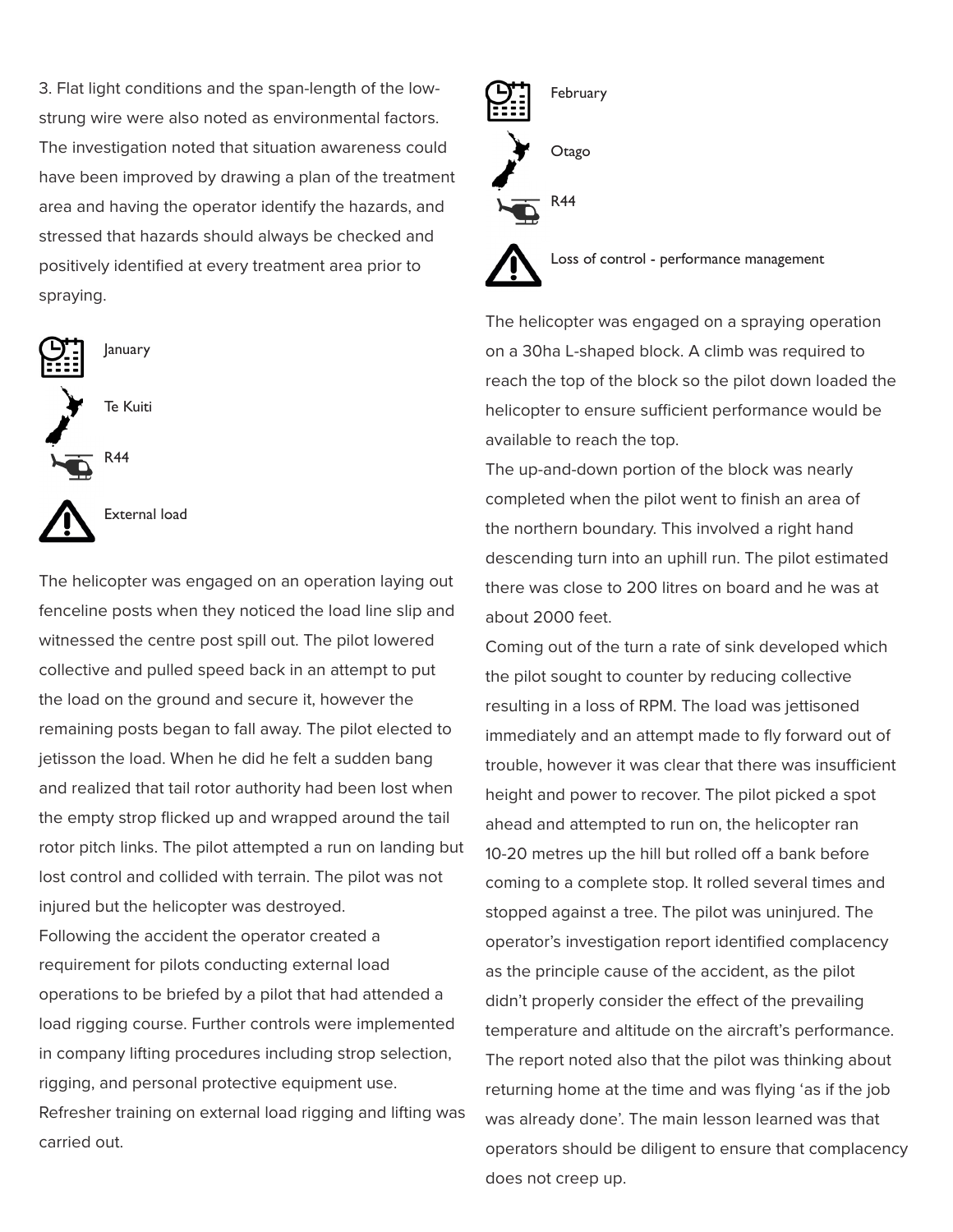

The helicopter crashed during a fire fighting operation over the Port Hills. From the TAIC interim report into the accident:

"The Helicopter crashed while the pilot was returning to the dipping pond to refill the firefighting monsoon bucket. Evidence showed that the monsoon bucket suspension cables struck the tail rotor, damaging the tail rotor and causing the loss of the entire vertical stabiliser from the tail boom. After the loss of the vertical stabiliser, the helicopter rolled to the right and descended until it struck the ground."



**February** 

Central North Island





The Hughes 500 was conducting external load operations moving beehives in the Raetihi area. For this operation, two company helicopters had been engaged, with both pilot's electing to use a bee-wing, attached to the belly hook of the aircraft with a short 10 metre cable, to lift the pallets of beehives.

At approximately 0920 hours NZDT, the aircraft was on a return flight from the drop off location when the cable, weighted only with the bee-wing, came into contact with the tail rotor. This resulted in the cable wrapping around the tail rotor hub and gearbox, causing the tail rotor assembly and cable with the bee-wing attached, to depart from the aircraft. As a result, the aircraft yawed to the right and the pilot was unable to maintain directional control. After several rotations, the aircraft struck the side of a ridge, rolled approximately 35 metres down the slope and came to rest on its right side. The pilot, the sole occupant of the helicopter, sustained significant injuries and was subsequently airlifted to hospital. The safety investigation was unable to determine conclusively why the cable contacted the tail rotor. It is most likely that the short strop, low mass configuration increased the risk of contact with the tail, particularly when combined with an airspeed at which the load may have become unstable.



Image of the tail rotor and entangled line.

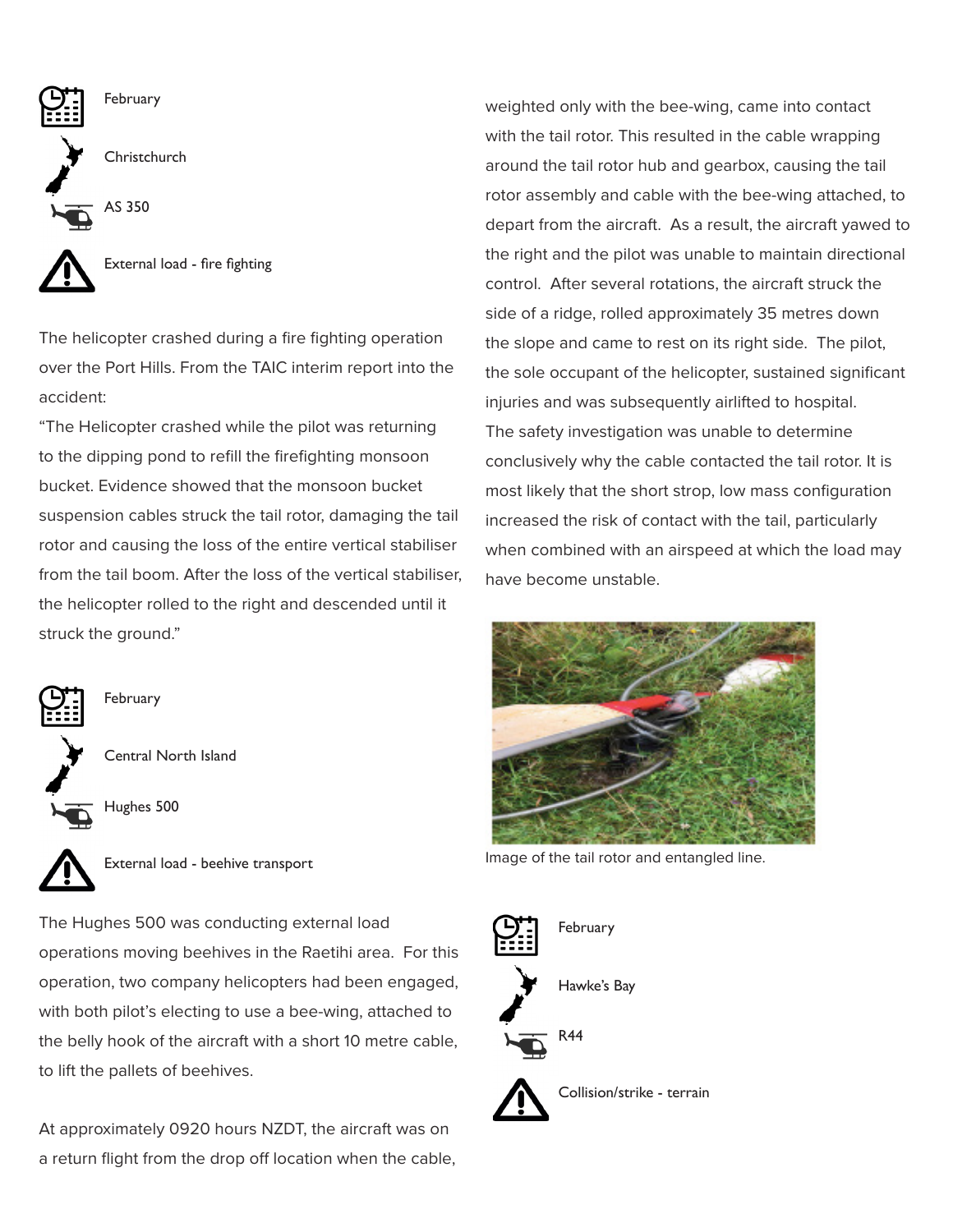Approaching a river flat to land, the tail rotor struck the ground and broke off. The helicopter spun a number of times and impacted the ground on its left side. During a private operation the pilot in command was approaching to land on a river bank. On landing the pilot flared the aircraft resulting in the tail rotor contacting the ground. This has caused the trail rotor to depart and the aircraft to spin a number of times before coming to rest on the left side.

There was substantial damage to the aircraft tail boom, main rotor blades, left side of the fuselage and firewall. The investigation concluded that it is important to make use of suitable landing areas and maintaining awareness of your approach profile to ensure you keep sufficient tail rotor clearance at all times.



Loss of control - dynamic rollover

The pilot reported that they had finished the flare for landing and levelled out. As they were applying power to enter the hover there was a strong wind gust that lifted the tail and pushed the nose of the helicopter forward and down. The situation could not be corrected with the application of power and aft cyclic so a run on landing was attempted. During this, the right skid dug into some soft ground and the helicopter rolled over onto its right side. The pilot and other occupant were not injured.



A passenger was injured while embarking on to the running helicopter. Before the passenger had completed embarking onto the aircraft, they extended their arm to full length and their fingers made contact with the main rotor blades causing an injury to their right hand.



The Rescue Coordination Centre received a distress beacon from the aircraft, which had been on a venison recovery operation on the West Coast. Searchers on the subsequent search and rescue helicopter found that the pilot had been fatally injured in the accident. A TAIC investigation into the accident is currently underway.



The crashed helicopter at the site.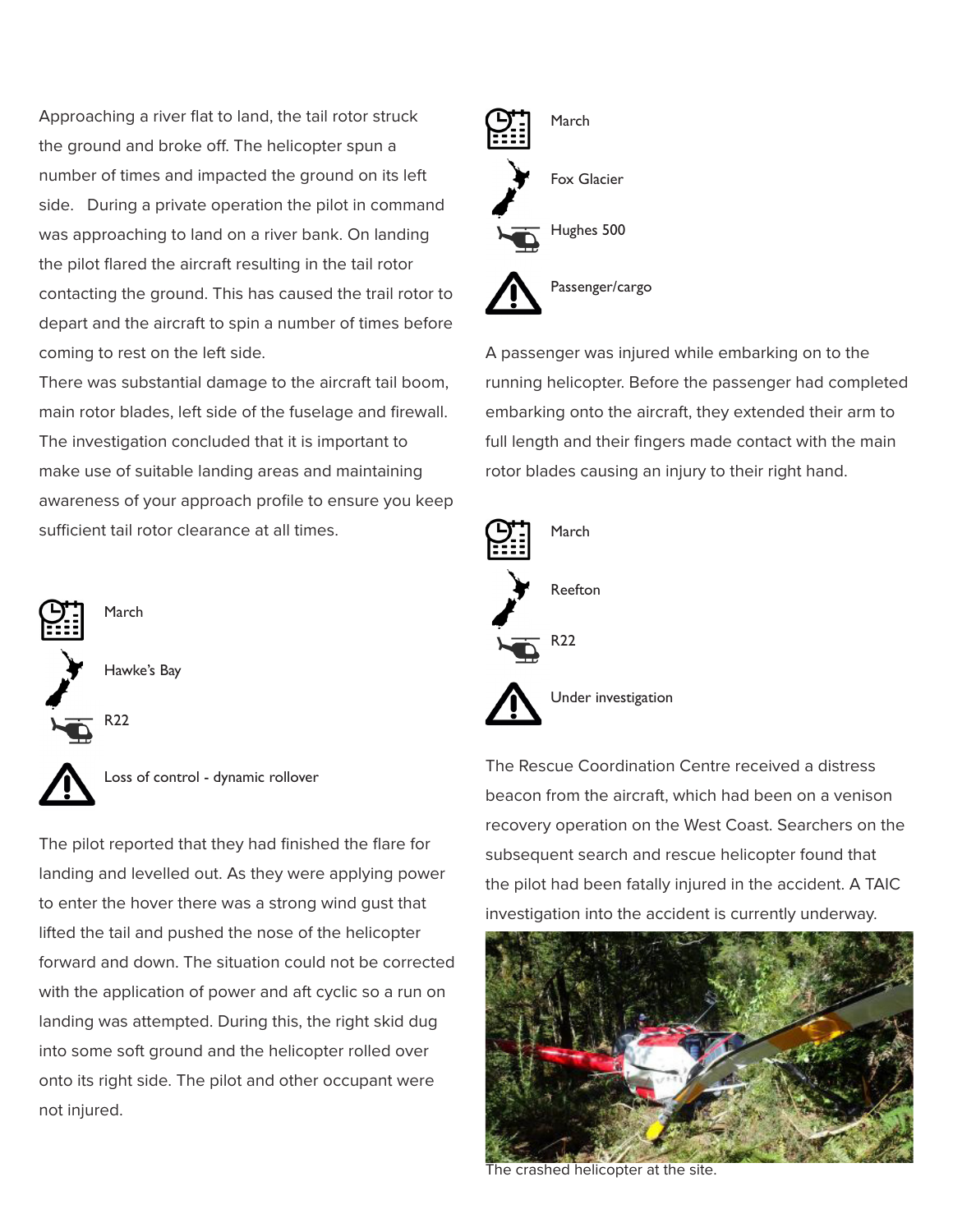

External load - under investigation

The helicopter was on an external load operation relocating power poles from the northern side of the Pauhatanui inlet to the southern side. The pilot reported that during the cruise at approximately 300ft the aircraft started an un-commanded yaw, at which point he released the sling load and entered into an auto rotation. The aircraft impacted the water and the pilot managed to exit unharmed. A TAIC investigation into the accident is currently underway.



The helicopter being lifted out of the harbour.



Northern King Country



May



Ground handling

The helicopter was engaged on a spraying operation when it proceeded to takeoff with the loading hose still attached to the spray tank. On feeling the tug of the hose the pilot landed. During the course of this sequence the farmer, standing some 30 metres away but near the ground pump hoses, suffered some damage to his knee when he was swept of his feet as the loading hose tightened. The operator identified several lessons learned in their report including the need for visual acknowledgement between the pilot and ground crew prior to each lift off and the need to ensure visitors to the site are kept away from hazards associated with the operation.



Loss of control

The helicopter was on a dual training flight when there was a loss of control. While on approach to a hover, the helicopter developed a rapid left yaw as translational lift was lost. The pilot was unable to arrest the yaw rate and regain control of the helicopter, and the aircraft struck the ground in an adjacent paddock. One pilot received a serious injury and the other recieved a minor injury.



The accident scene.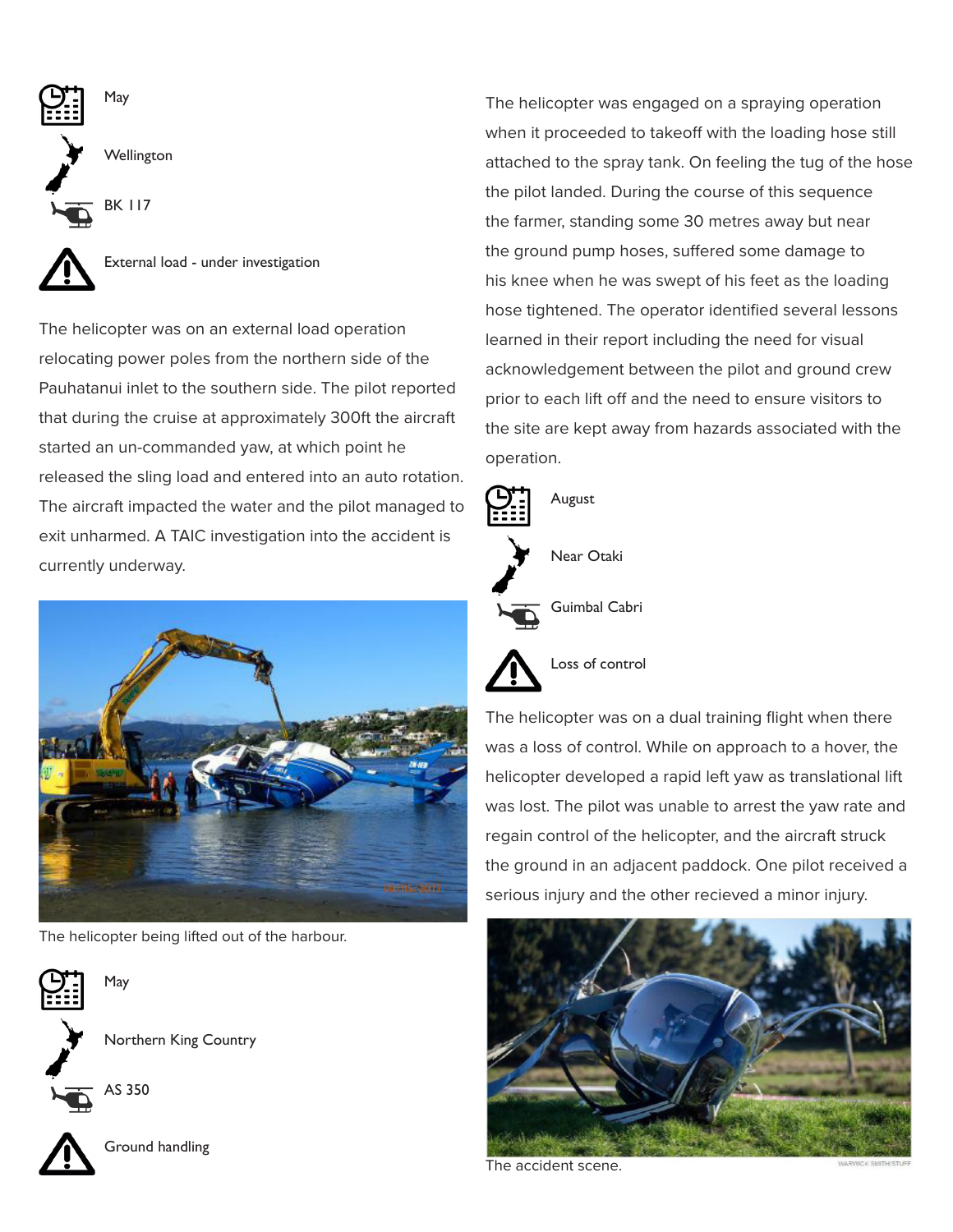

The pilot landed the helicopter and exited it to shut a farm gate. While he was out of the machine a gust of wind caused the helicopter to roll onto its side.



December

**Otago** 

Hughes 500



Engine power loss

While in the cruise, the pilot heard a loud bang followed by a 'low rotor' warning. The pilot entered an autorotation, making an emergency landing on sloped ground. The aircraft pitched up upon landing and 3 of the blades contacted the front windscreen and centre pillar support. When the pilot had exited the helicopter it rolled over on to its side. An engineering investigation into the accident is underway.



January 2018

**Canterbury** 



Hughes 300



The pilot reported that on the final approach, approximately 150 metres from the landing point and at around 100ft altitude, the helicopter's RPM decayed. Unable to recover the situation, the pilot performed an autorotation onto sloping ground. The helicopter slid 5-6 metres down the slope, breaking the tailboom and skid.



The pilot was engaged on an external load operation, sling loads of fencing equipment. While entering a hover and focusing on positioning the load, the main rotor blade made contact with a tree on the pilot's blindside. The pilot released the load and turned towards the track to land. The helicopter made contact with the edge of a bank, spun to the right, and descended backwards into the bush. The pilot was not injured.

The operator's investigation identified situational awareness as the main contributor to the accident. The key lessons identified were the importance of making sure that ground crew understand their responsibilities around providing guidance to pilots where terrain/ obstacle clearance has been identified as a hazard. In addition the operator noted the importance of ensuring that longlines are of sufficient length to give maximum practical clearance of obstacles.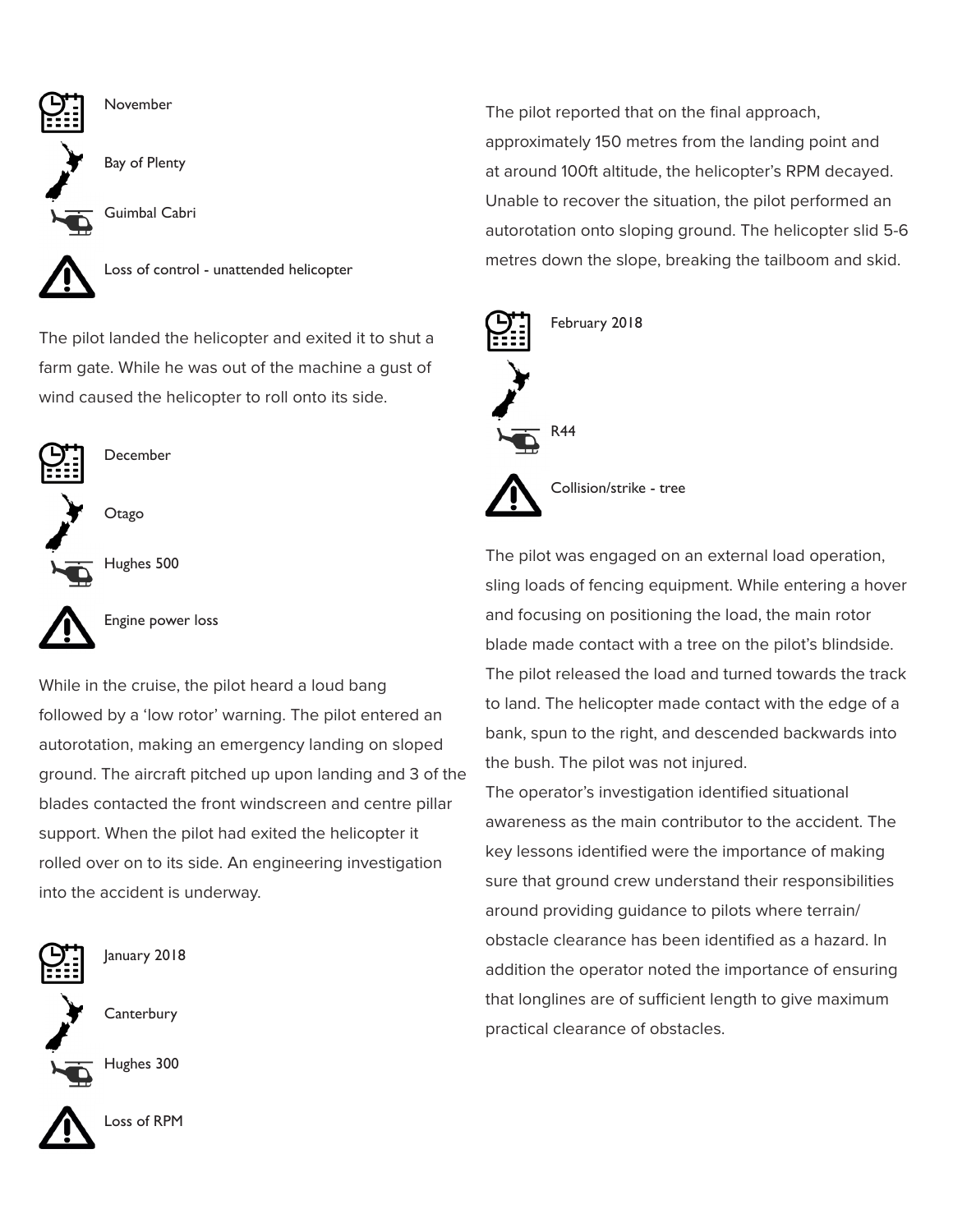

The operator reported that the helicopter landed heavily and rolled over following a practice auto-rotation. An investigation into the accident is underway.

### recent incidents



Component/system failure

During a flight with a sling load the pilot had difficulty maintaining height. He thought this was due to conflicting winds from two different valley systems. The same happened on short final to land which required power being set to maximum NG limit and placing the load on the ground and releasing it short of the intended site, then flying away to regain RRPM.

A subsequent engineering investigation resulted in the FCU being replaced, and there have been no problems since.



During a pre-flight inspection of the #2 engine, the pilot received a phone call. The pilot seated the engine cowl into position and answered the phone. On ending the call the pilot resumed the pre-flight inspection. The engine cowl was not latched after the phone call was dealt with. A short flight was conducted and the aircraft was shut down. When the pilot exited the aircraft it was discovered the engine cowl was sitting proud and unlatched. A post flight inspection was conducted with no damage or abnormalities found.

It was determined the cause of this incident was due to distraction and the failure to resume the task where it was left off.

The operator took the opportunity to remind all pilots of the need for vigilance and focus in the conduct of their duties, particularly in the face of distraction. Highlighting that if a distraction is unavoidable, once removed, resume the inspection three steps from where you thought you were up to. It was also mandated that all pilots conduct a walk-around as a final check before all flights.



Component/system failure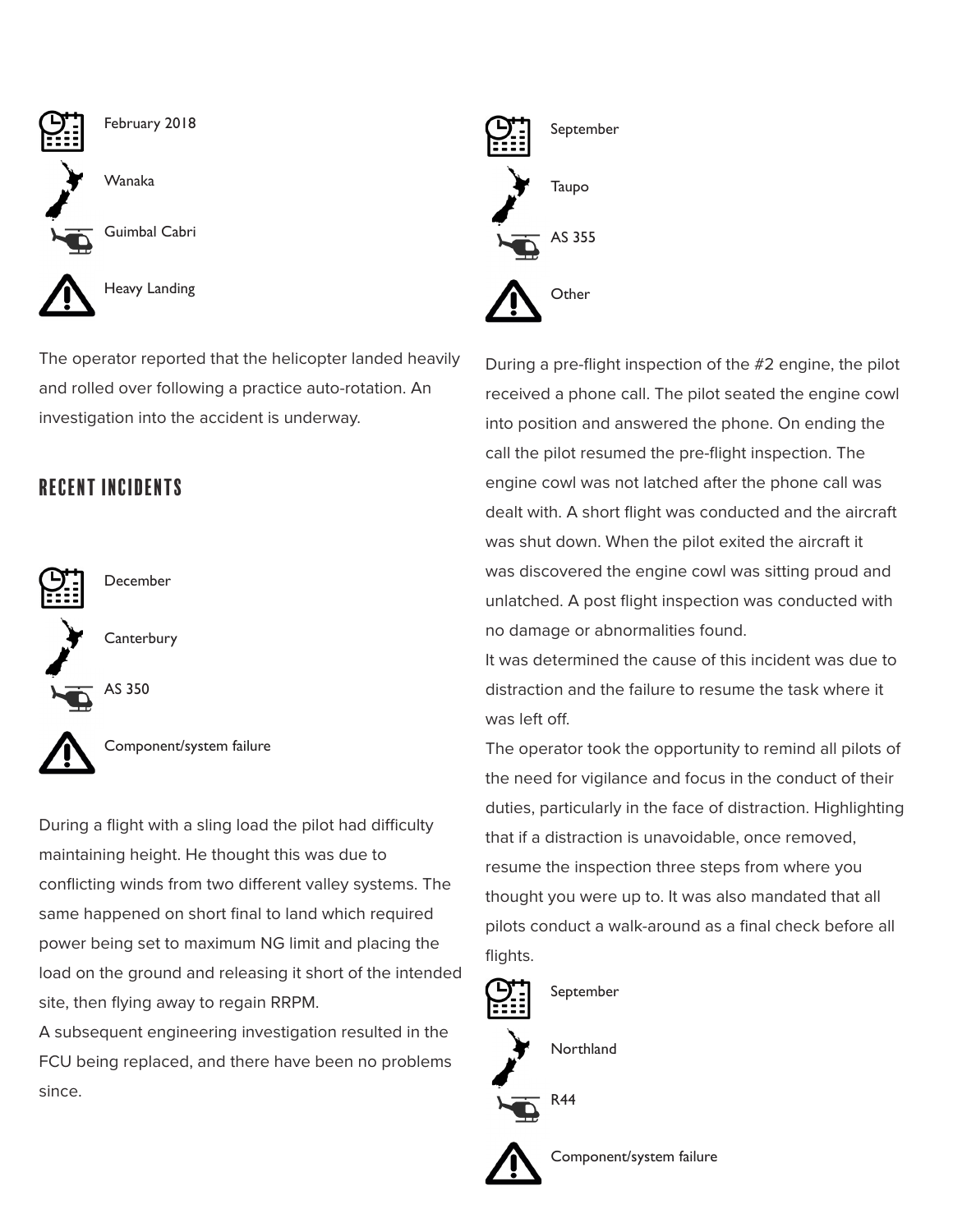During an agricultural operation the operator reported that the helicopter suffered a sudden violent yaw with a rough running engine, loss of engine power and RPM. The pilot managed to land the aircraft in a paddock with no damage to the airframe. It was found that the #5 cylinder intake valve had broken around the valve key location and that the piston had also contacted the valve. A new Con Rod assembly, piston and cylinder assembly, plunger, rocker and push rod were all installed. All other valves were inspected for any damage or wear with no other faults found.



**November** 

Central North Island



Collision/strike - wire

The helicopter pilot had to take avoiding action in the cruise to avoid an unmarked wire that was strung across a gully providing power to an antenna on the righthand peak. Initially they thought the manoeuver had been successful however on shutdown one main rotor blade was found damaged. The damage consisted of the upper and lower skins being punctured at approximately 3 feet outboard of the blade root and a tear in the trailing edge with the inboard tab missing. The incident investigation determined that distraction was the key causal factor, specifically discussion with others on board that led to the pilot not being adequately focused on the likelihood of wires leading to the antenna. A key lesson learned was for vigilance: where there are antennas, masts, or other structures on peaks, pilots must consider the possibility of wires being connected to them.



While on a spraying run the aircraft struck a single-strand electric fence wire strung across a gully, resulting in an emergency landing. The operator reported that the pilot had not been made aware of the wire on the briefing flight and noted that the critical lesson learned was to ensure that farmers and land owners are aware of all wire hazards and that this is communicated to pilots.



The inboard front seat passenger dropped their mobile phone between the collective lever and the fuel flow lever. The pilot heard the phone drop and turned to see passenger reach down to retrieve phone. The pilot grabbed the passenger's forearm and prevented interference with controls.

Noting that passenger behaviour could be unexpected, the operator undertook to reinforce aspects of the safety briefing, in particular 'holding on to all loose items inside and outside the aircraft' and 'avoiding contact with aircraft controls'.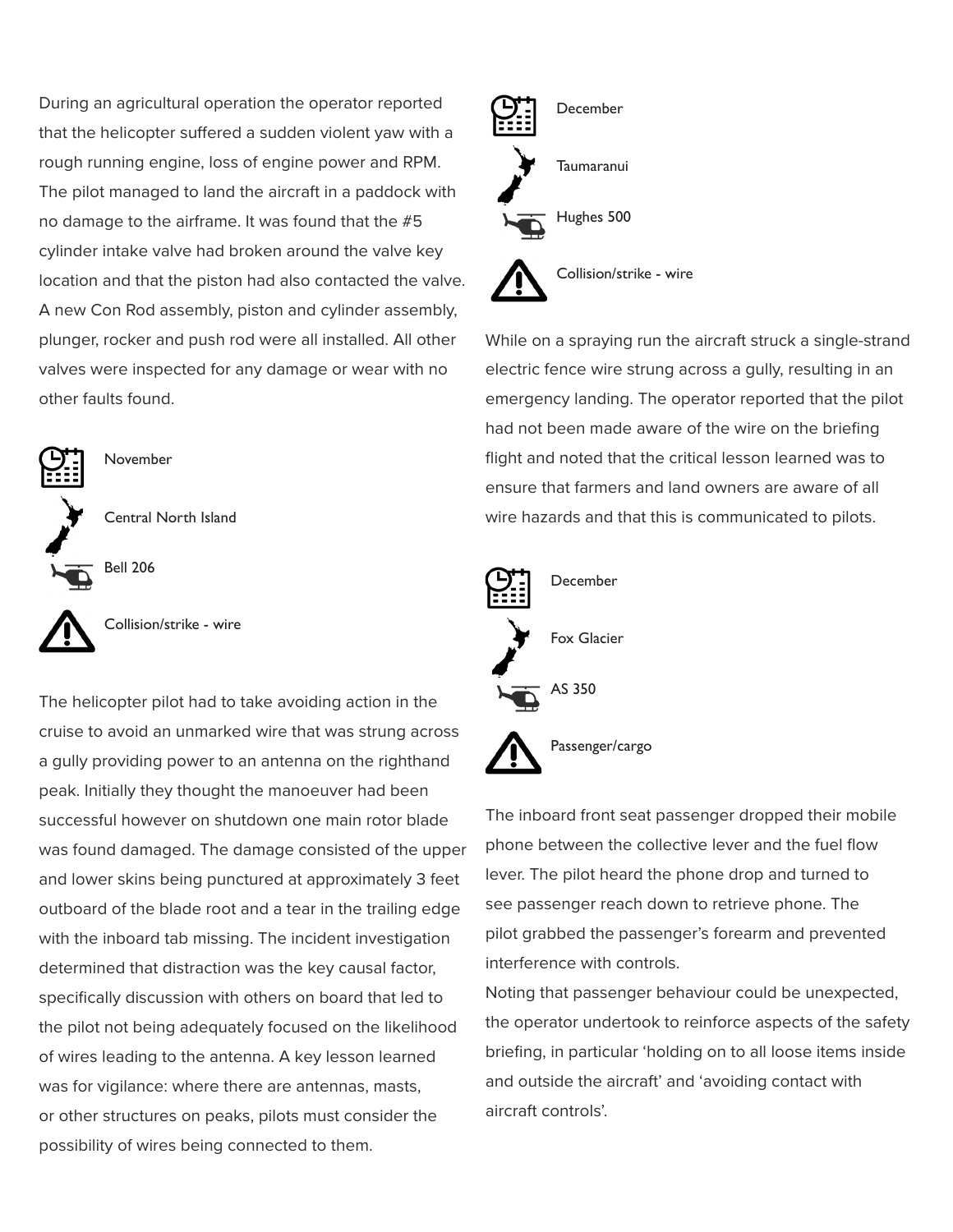

While descending in a turn, an abnormal audible sound similar to a seatbelt outside the door was noted, coming from the right hand side of the helicopter. The helicopter was landed as soon as possible and the pilot inspected the aircraft. The transmission cowl was noted to be not latched. The chief pilot was contacted and an additional helicopter to collect passengers and deliver an engineer was ferried to the location. It was determined that the transmission cowl lower latches had been locked but not fastened securely on pre-flight, resulting in the cowl coming open in flight and contacting the main rotor frequency adapter bolt tails, causing light damage to the main rotor sleeve bonding braid, cowl latch, cowl support strut and light composite damage to cowl.





February







When hovering down into a DOC pad at the tramping hut, the pilot reached approximately 30ft AGL when a tent and a large sheet of plastic blew up in the down wash and almost made contact with the main rotor blades. The operator's report noted that the pad was quite tight and required pilots to line up with a marker beam when landing - the pilot was focused on this when the incident occurred, limiting their situational awareness of the rest of the pad.

As a result of the incident, it was decided that the Department of Conservation would put up appropriate hazard notification in the hut regarding tents and other camping equipment, and would post signage around the helicopter pad identifying it as a hazardous area. The operator also included unsecured tents and other equipment as part of their hazard/risk assessment of landing at remote DOC hut sites. They also made it a requirement that any DOC personnel on board be required to perform visual inspections of landing sites and to advise pilots of any hazards.

### activity Statistics reporting forms

Some operators will have noticed that the CAA changed the aircraft operating statistics form to one that only allows data for one aircraft per form.

To make reporting easier for operators with multiple aircraft we've developed a spreadsheet-based form that allows you to submit your quarterly hours, and your agricultural statistics, for your full fleet using one form. The spreadsheet can be found on the [General News](https://www.aia.org.nz/Divisions/rotor.co.nz/General+News.html)  [page of the NZHA site](https://www.aia.org.nz/Divisions/rotor.co.nz/General+News.html) saved as 'Aircraft Operating Statistics Form - Helicopter and Agricultural Operators'. Feel free to save it to your computer for later use. The form is easy to use - just fill out the data for each aircraft (and your ag data if required) save the file, and attach it to an email to [stats@caa.govt.nz.](mailto:stats%40caa.govt.nz?subject=Aircraft%20operating%20statistics)

Of course, if you prefer the existing CAA form or have your own accepted means of reporting then just stick with these.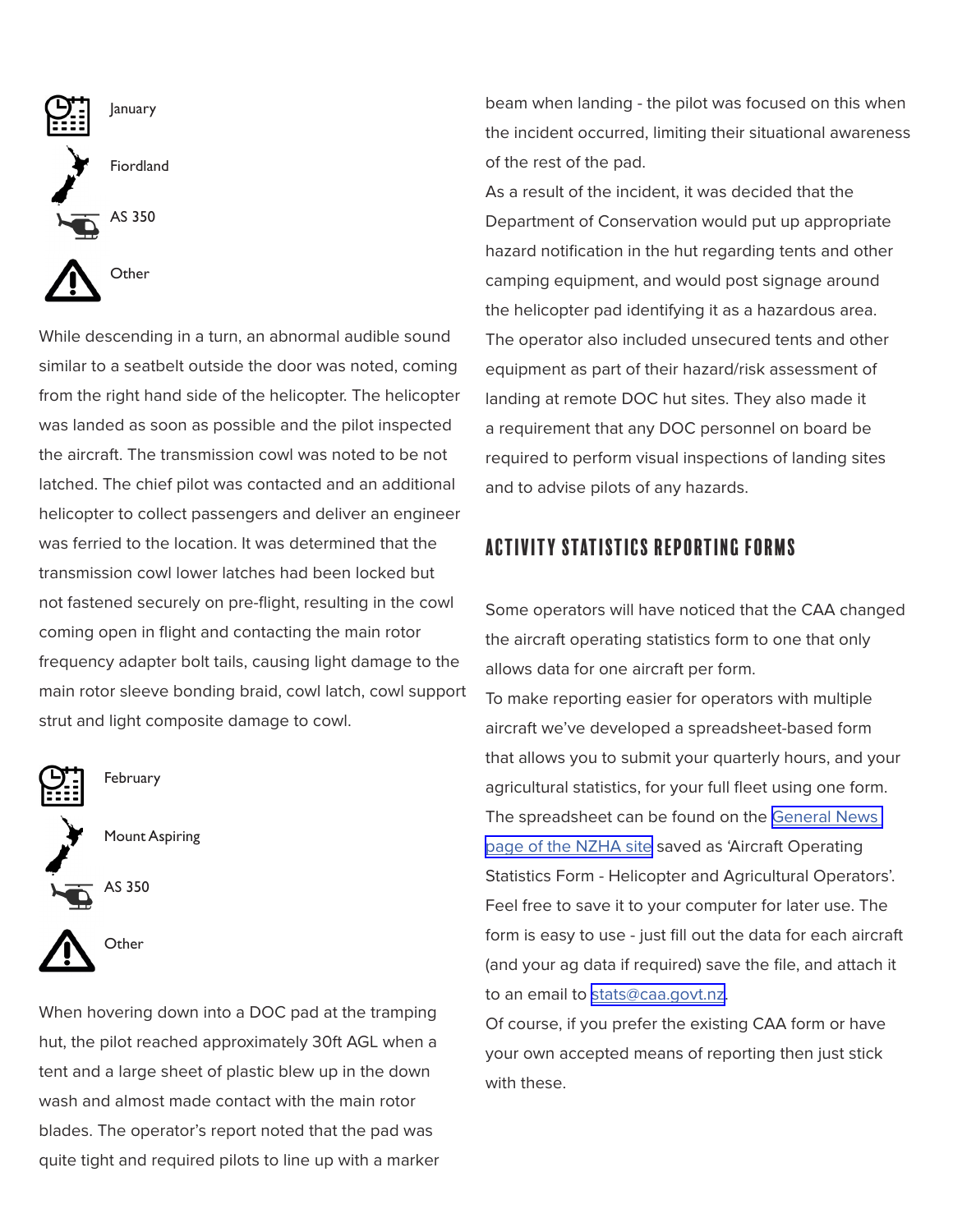### accident rates by model type

We recently prepared a detailed dataset on the safety performance of different helicopter model types. The charts below show the overall results, which are the accident and fatal accident rates based on all data (all flying activity and all accidents) occurring from the beginning of 2000 to the end of 2017.



Fatal Accidents per 100,000 Hours by Model 2000- 2017 Overall



The data also allows us to drill into the rates of different model types over time. We will be looking to promulgate more analysis of this in upcoming updates.





The current rate for AS 350 and 355 helicopters is 3.71 per 100,000 hours while for Bell 206 machines it is 3.74 per 100,000 hours.